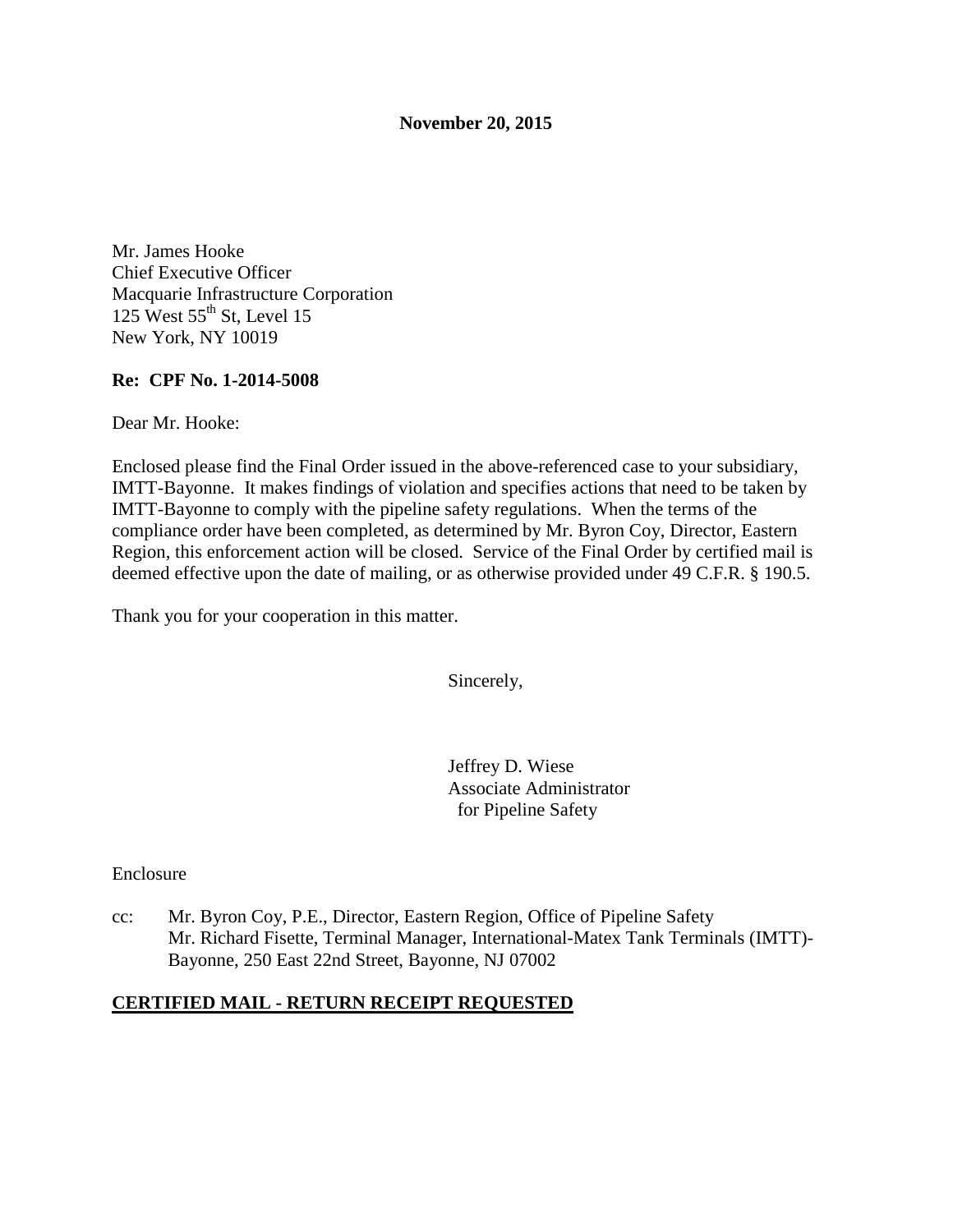## **U.S. DEPARTMENT OF TRANSPORTATION PIPELINE AND HAZARDOUS MATERIALS SAFETY ADMINISTRATION OFFICE OF PIPELINE SAFETY WASHINGTON, D.C. 20590**

| In the Matter of                                                               |         |
|--------------------------------------------------------------------------------|---------|
| <b>IMTT-Bayonne,</b><br>a subsidiary of Macquarie Infrastructure Corporation,) | CPF No. |
| Respondent.                                                                    |         |
|                                                                                |         |

**IMTT-Bayonne, ) CPF No. 1-2014-5008**

### **FINAL ORDER**

On April 29, 2014, pursuant to 49 U.S.C. § 60117, a representative of the Pipeline and Hazardous Materials Safety Administration (PHMSA), Office of Pipeline Safety (OPS), conducted a meeting with representatives of IMTT-Bayonne (IMTT-Bayonne or Respondent) in Bayonne, New Jersey (Facilities). IMTT-Bayonne is a subsidiary of Macquarie Infrastructure Corporation, which owns and operates 12 bulk liquid storage facilities in North America, including its 600-acre facility in Bayonne, NJ.<sup>1</sup>

As a result of the April 29, 2014 meeting, by letter dated December 22, 2014, the Director, Eastern Region, OPS (Director), issued a Notice of Probable Violation and Proposed Compliance Order (Notice) to Respondent.<sup>2</sup> In accordance with 49 C.F.R. § 190.207, the Notice proposed finding that IMTT-Bayonne had violated 49 C.F.R. §§ 195.402, 195.404 , and 195.505, and ordered Respondent to take certain measures to correct the alleged violations.

IMTT-Bayonne responded to the Notice by letter dated January 15, 2015 (Response). The company did not contest the allegations of violation, but requested changes to the proposed compliance order. Respondent did not request a hearing and therefore has waived its right to one.

 $\overline{a}$ 

<sup>&</sup>lt;sup>1</sup> About IMTT, http://www.imtt.com/index.php?page=About-IMTT (last visited July 8, 2015); *see also IMTT* – *New York Harbor/New Jersey*, http://www.imtt.com/index.php?page=bayonne (last visited July 8, 2015).

<sup>&</sup>lt;sup>2</sup> See Notice at 1. Prior to 2013, it appears that the Facilities had not been inspected by PHMSA. In 2013, upon the request of a PHMSA representative, a series of meetings were held between PHMSA and IMTT for the purpose of determining the jurisdictional status of the Facilities. Respondent thereupon undertook an analysis to ascertain whether its Facilities were regulated pipeline facilities under PHMSA jurisdiction. On April 29, 2014, IMTT informed PHMSA that it had determined that several of its pipeline segments and breakout tanks, including the Facilities, were indeed under PHMSA jurisdiction.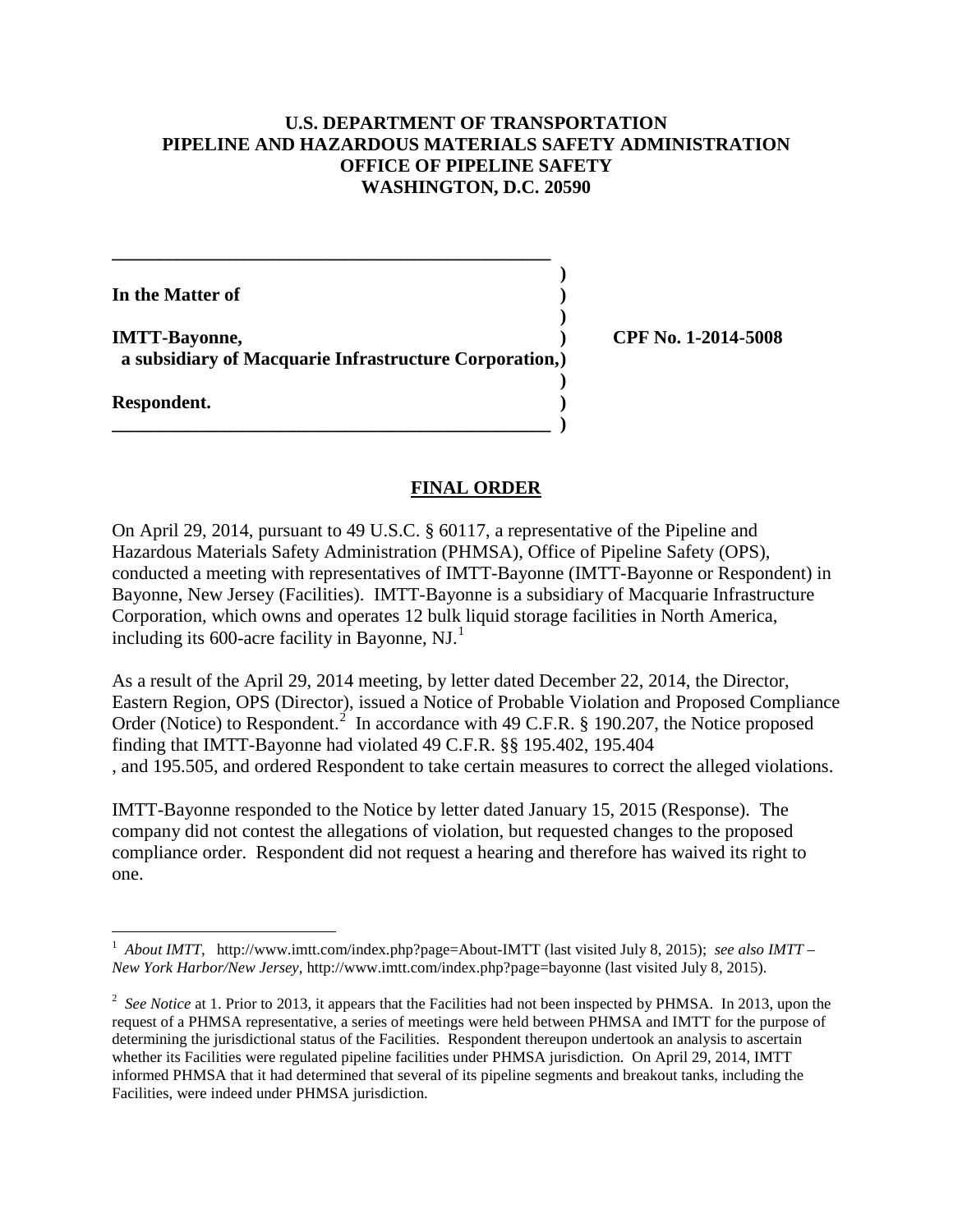# **FINDINGS OF VIOLATION**

In its Response, IMTT-Bayonne did not contest the allegations in the Notice that it violated 49 C.F.R. Part 195, as follows:

**Item 1:** The Notice alleged that Respondent violated 49 C.F.R. § 195.402(a), which states:

# **§ 195.402 Procedural manual for operations, maintenance, and emergencies.**

(a) *General.* Each operator shall prepare and follow for each pipeline system a manual of written procedures for conducting normal operations and maintenance activities and handling abnormal operations and emergencies. This manual shall be reviewed at intervals not exceeding 15 months, but at least once each calendar year, and appropriate changes made as necessary to insure that the manual is effective. This manual shall be prepared before initial operations of a pipeline system commence, and appropriate parts shall be kept at locations where operations and maintenance activities are conducted.

The Notice alleged that Respondent violated 49 C.F.R. § 195.402(a) by failing to prepare and follow written procedures for conducting normal operations, maintenance activities, abnormal operations, and emergencies. Specifically, the Notice alleged that during the April 29, 2014 meeting, IMTT-Bayonne could not demonstrate it had developed or followed procedures as required under § 195.402(a) for the Facilities. On this date, IMTT-Bayonne only produced a Power Point presentation that included information on its preliminary jurisdictional analysis results, but did not show it had prepared or followed procedures for the Facilities, as required by § 195.402(a).

Respondent did not contest this allegation of violation. Accordingly, based upon a review of all of the evidence, I find that Respondent violated 49 C.F.R. § 195.402(a) by failing to develop or follow a manual of written procedures for the Facilities.

**Item 2:** The Notice alleged that Respondent violated 49 C.F.R. § 195.404(a)(3), which states:

### **§ 195.404 Maps and records.**

(a) Each operator shall maintain current maps and records of its

pipeline systems that include at least the following information…

(3) The maximum operating pressure of each pipeline....

The Notice alleged that Respondent violated 49 C.F.R.  $\S$  195.404(a)(3) by failing to maintain current records demonstrating how the maximum operating pressure (MOP) of its jurisdictional pipeline segments had been determined. Specifically, Respondent allegedly failed to provide current documentation that validated the process for calculating the MOP for its jurisdictional pipeline segments.

IMTT-Bayonne did not contest this allegation of violation. Accordingly, based upon a review of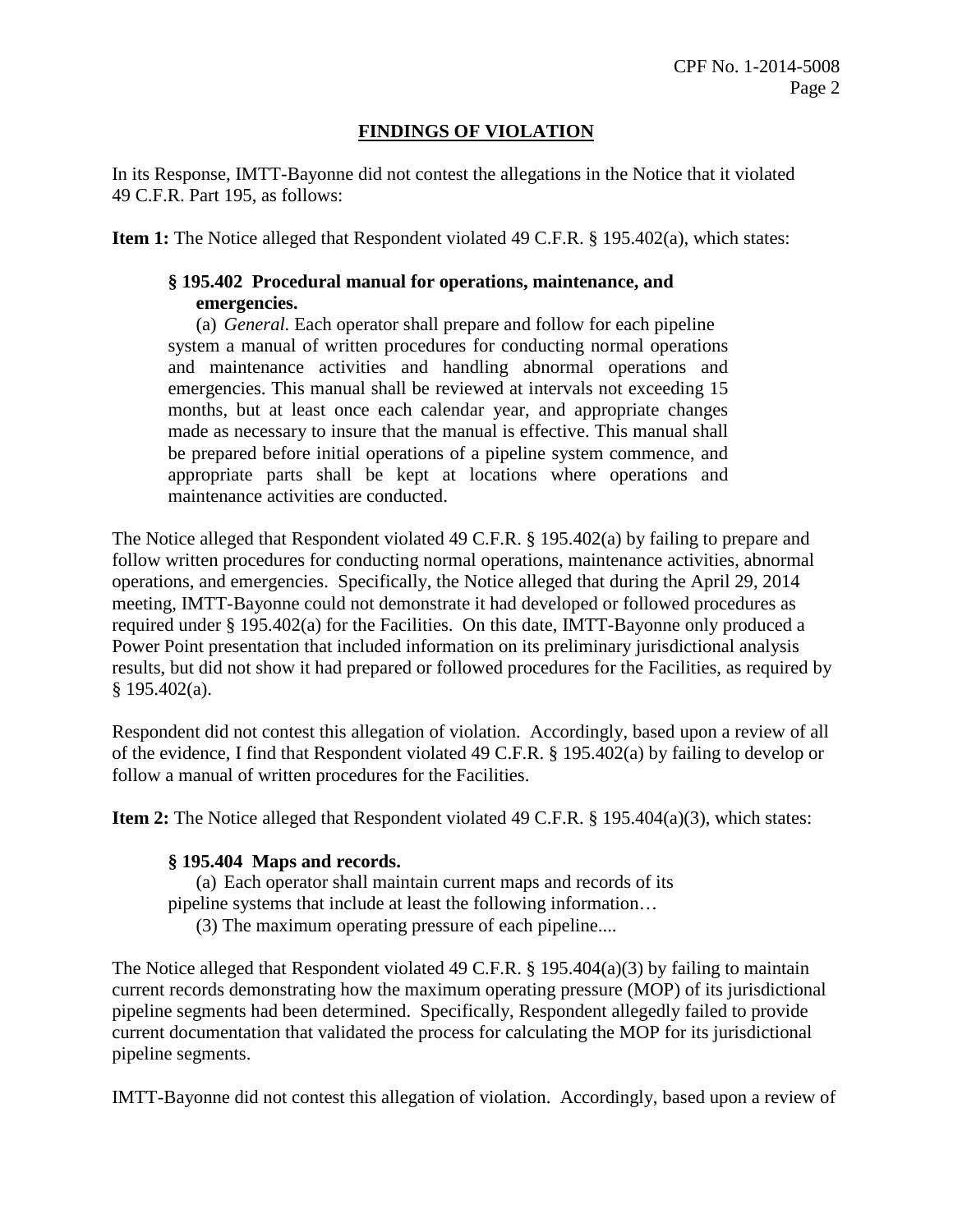all of the evidence, I find that Respondent violated 49 C.F.R. § 195.404(a)(3) by failing to maintain current records of its pipeline system that include the MOP of each pipeline.

**Item 3:** The Notice alleged that Respondent violated 49 C.F.R. § 195.505, which states:

## **§ 195.505 Qualification program.**

Each operator shall have and follow a written qualification program. The program shall include provisions to…

The Notice alleged that Respondent violated 49 C.F.R. § 195.505 by failing to maintain and follow a written qualification program. Specifically, the Notice alleged that IMTT-Bayonne could not demonstrate that it either had, or followed, a written qualification program for personnel performing covered tasks on its pipeline system.

Respondent did not contest this allegation of violation. Accordingly, based upon a review of all of the evidence, I find that Respondent violated 49 C.F.R. § 195.505 by failing to maintain and follow a written qualification program.

These findings of a violation will be considered prior offenses in any subsequent enforcement action taken against Respondent.

# **COMPLIANCE ORDER**

The Notice proposed a compliance order with respect to Items 1, 2, and 3 in the Notice for violations of 49 C.F.R. §§ 195.402(a), 195.404(a)(3), and 195.505, respectively. While Respondent did not contest the allegations of violation as stated in the Notice, the company did request changes to the proposed compliance order. IMTT-Bayonne requested altering four of the deadlines listed in the compliance order, as well as clarifying actions it was required to take in providing a map of its jurisdictional pipeline system. IMTT-Bayonne did not state a rationale as to why PHMSA should incorporate these suggested changes, but submitted information showing it had taken steps to meet the requirements set forth in the proposed compliance order.

Upon review of Respondent's request, I find that the compliance order should be issued as proposed in the Notice. While IMTT-Bayonne has already taken certain steps to comply with the proposed order, it has not asserted any reason as to why PHMSA should modify it or why the deadlines set forth therein should be modified. If necessary, Respondent may request extensions to comply with the requirements set forth below. Further, if necessary, PHMSA may request clarification of the jurisdictional pipeline system map that IMTT-Bayonne is required to provide under the compliance order.

Under 49 U.S.C. § 60118(a), each person who engages in the transportation of gas, hazardous liquids, or who owns or operates a pipeline facility is required to comply with the applicable safety standards established under chapter 601. Pursuant to the authority of 49 U.S.C. § 60118(b) and 49 C.F.R. § 190.217, Respondent is ordered to take the following actions to ensure compliance with the pipeline safety regulations applicable to its operations: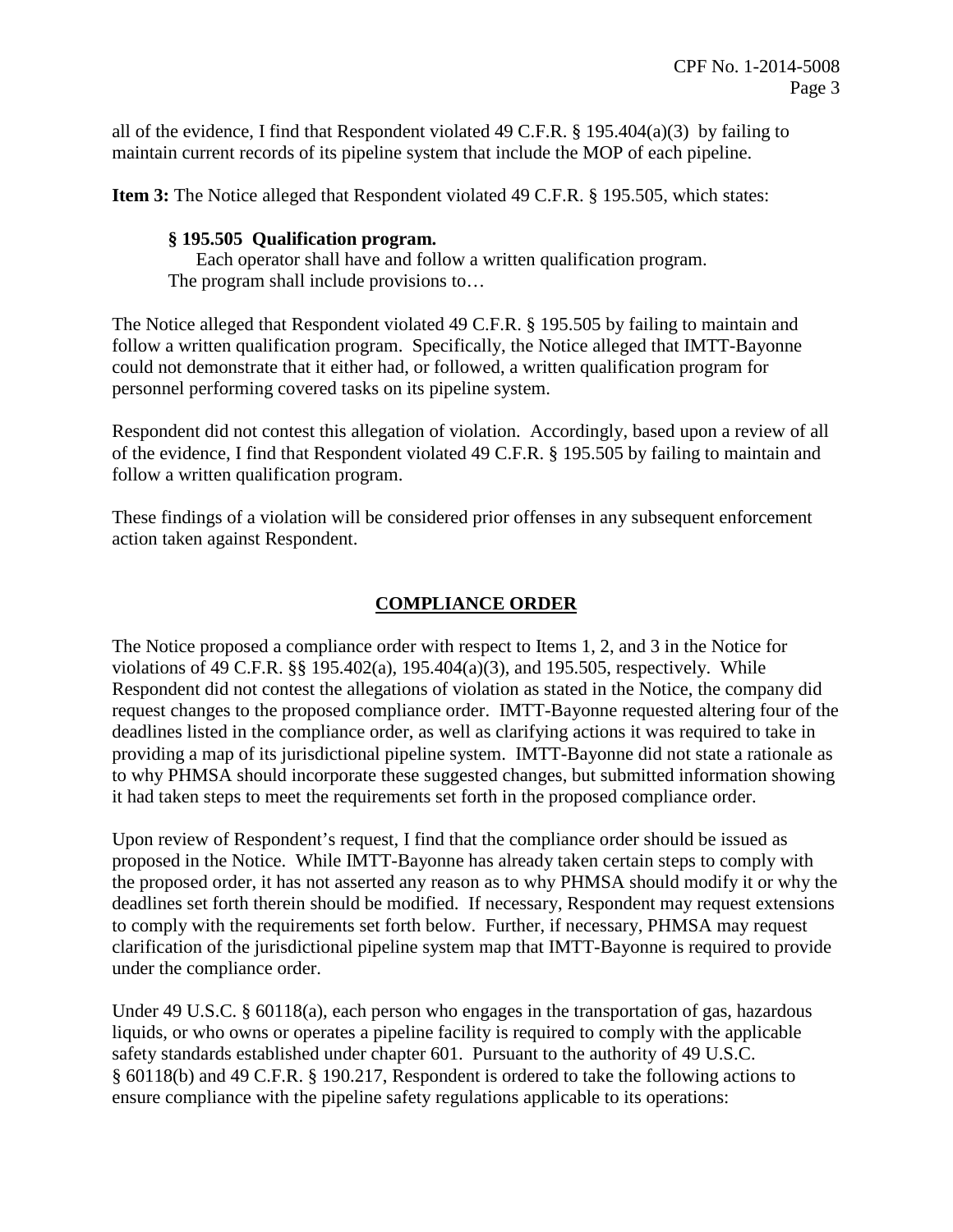- 1. With respect to Item Number 1 of the Notice pertaining to IMTT-Bayonne's failure to prepare and follow for each pipeline system a manual of written procedures for conducting normal operations and maintenance activities, and handling abnormal operations and emergencies, IMTT-Bayonne shall complete at a minimum, the following actions:
	- a. Provide a current map of the jurisdictional pipeline system that includes information on the location and identification of all assets, within 30 days of issuance of the Final Order;
	- b. Provide current piping and instrumentation diagrams showing the jurisdictional components of the pipeline system, within 30 days of issuance of the Final Order;
	- c. Provide an updated "Break-out Tank Listing" of all jurisdictional breakout tanks, within 30 days of issuance of the Final Order;
	- d. Establish and implement a manual of written procedures that fulfills the requirements of § 195.402 in its entirety (e.g., Emergency Response Training Program, Public Awareness Program, Damage Prevention Program, Control Management Procedures, Integrity Management Program, Corrosion Control Procedures, etc.) within 180 days of issuance of the Final Order.
- 2. With respect to Item Number 2 of the Notice pertaining to IMTT-Bayonne's failure to maintain detailed records that validate the MOP of its jurisdictional pipeline segments, IMTT-Bayonne shall:
	- a. Provide records that detail the existing MOP of all jurisdictional pipeline segments within 90 days of the issuance of the Final Order;
	- b. For those pipeline segments that do not have detailed MOP records, develop a plan to establish MOP in accordance with applicable standards set forth in Part § 195. Within 120 days of issuance of the Final Order, the plan must be submitted to the Region Director for possible modification and approval.

The plan must include the following:

- i. A list of jurisdictional pipe segments;
- ii. Delineate those segments needing pressure testing from any not needing pressure tests;
- iii. Pressure tests in accordance with Subpart E in 49 C. F. R. Part 195;
- iv. Safety measures that should be taken pre- and post-pressure testing;
- v. Documentation showing completion of any associated repairs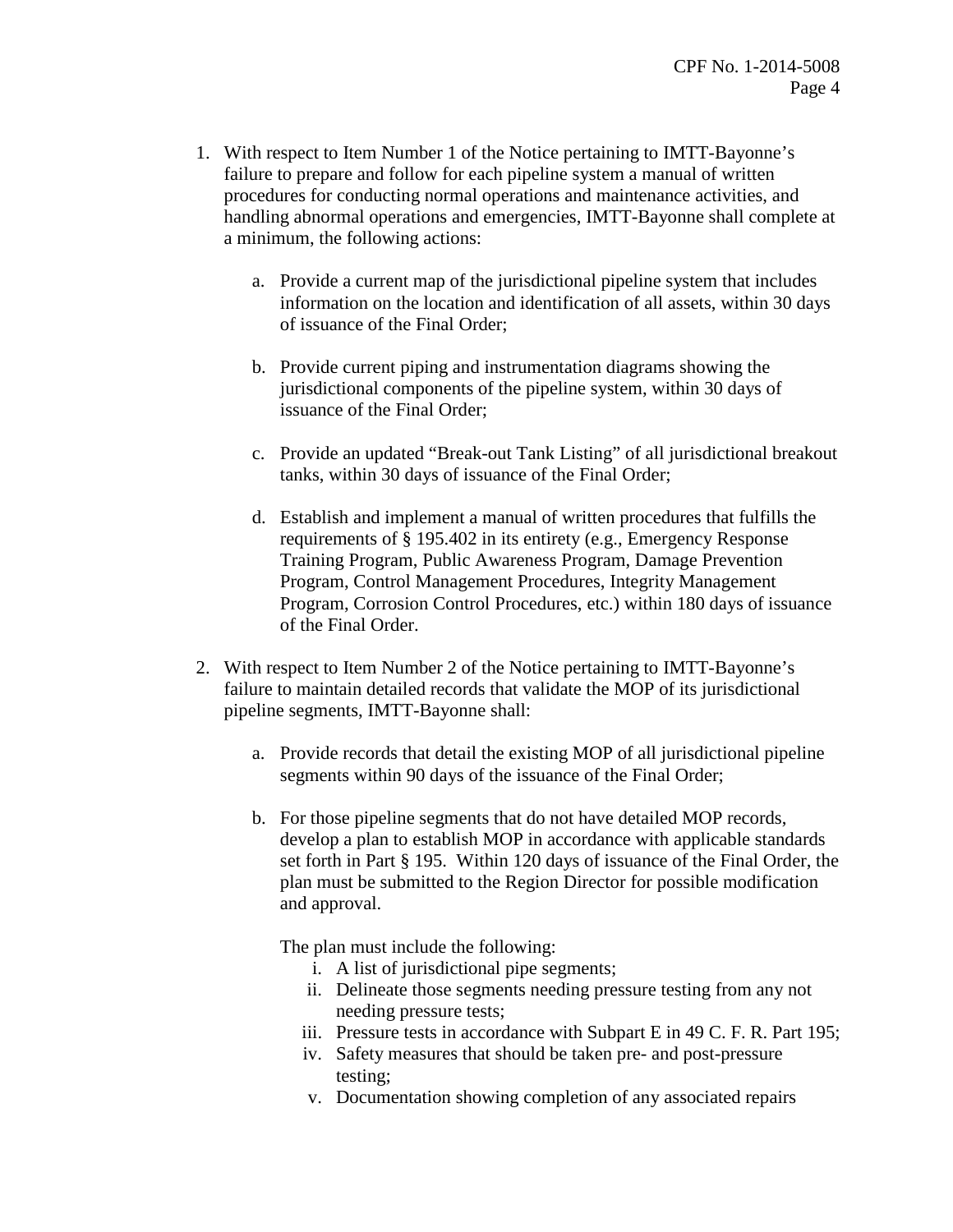identified during the pressure tests in accordance with appropriate procedures and federal pipeline safety regulations;

- vi. Documentation and recordkeeping that is consistent with appropriate regulations in 49 C. F. R. Part 195;
- vii. Submission of quarterly reports describing all work performed to date and forecasting scheduled work;
- viii. A plan to detail the sequence of any pressure testing, where higher risk segments are tested before lower-risk segments;
- ix. Actual pressure testing to begin within 180 days of issuance of the Final Order;
- x. All pressure testing to be successfully completed and incorporated into records, within 720 days of the issuance of the Final Order.
- c. Upon approval from the Region Director, IMTT-Bayonne must execute the plan.
- d. IMTT-Bayonne must make any and all associated records, and their related procedures, available for review.
- 3. With respect to Item Number 3 of the Notice pertaining to IMTT-Bayonne's failure to have and follow a written qualification program (OQ), IMTT-Bayonne shall complete, at a minimum, the following actions:
	- a. Establish and implement a written OQ program, for all tasks that meet the four-part test in § 195.501. The OQ program must be consistent with § 195.501. Within 180 days of the issuance of the Final Order, IMTT-Bayonne must:
		- i. Provide a copy of the completed OQ program;
		- ii. Provide a listing of all tasks that are required to be performed by qualified individuals;
		- iii. Provide a listing of all qualified individuals, and the tasks and dates for which they were qualified.
- 4. All documentation demonstrating compliance with each of the items outlined in this Compliance Order must be submitted to Mr. Byron Coy, P.E., Director, Eastern Region, PHMSA, Bear Tavern Road, Suite 103, West Trenton, NJ 08628.
- 5. It is requested (not mandated) that IMTT-Bayonne maintain documentation of the safety improvement costs associated with fulfilling this Compliance Order and submit the total to Byron Coy, PE, Director, Eastern Region, Pipeline and Hazardous Materials Safety Administration. It is requested that these costs be reported in two categories: 1) total cost associated with preparation/revision of the plans, procedures, studies, and analyses; and 2) total cost associated with replacements, additions and other changes to pipeline infrastructure.